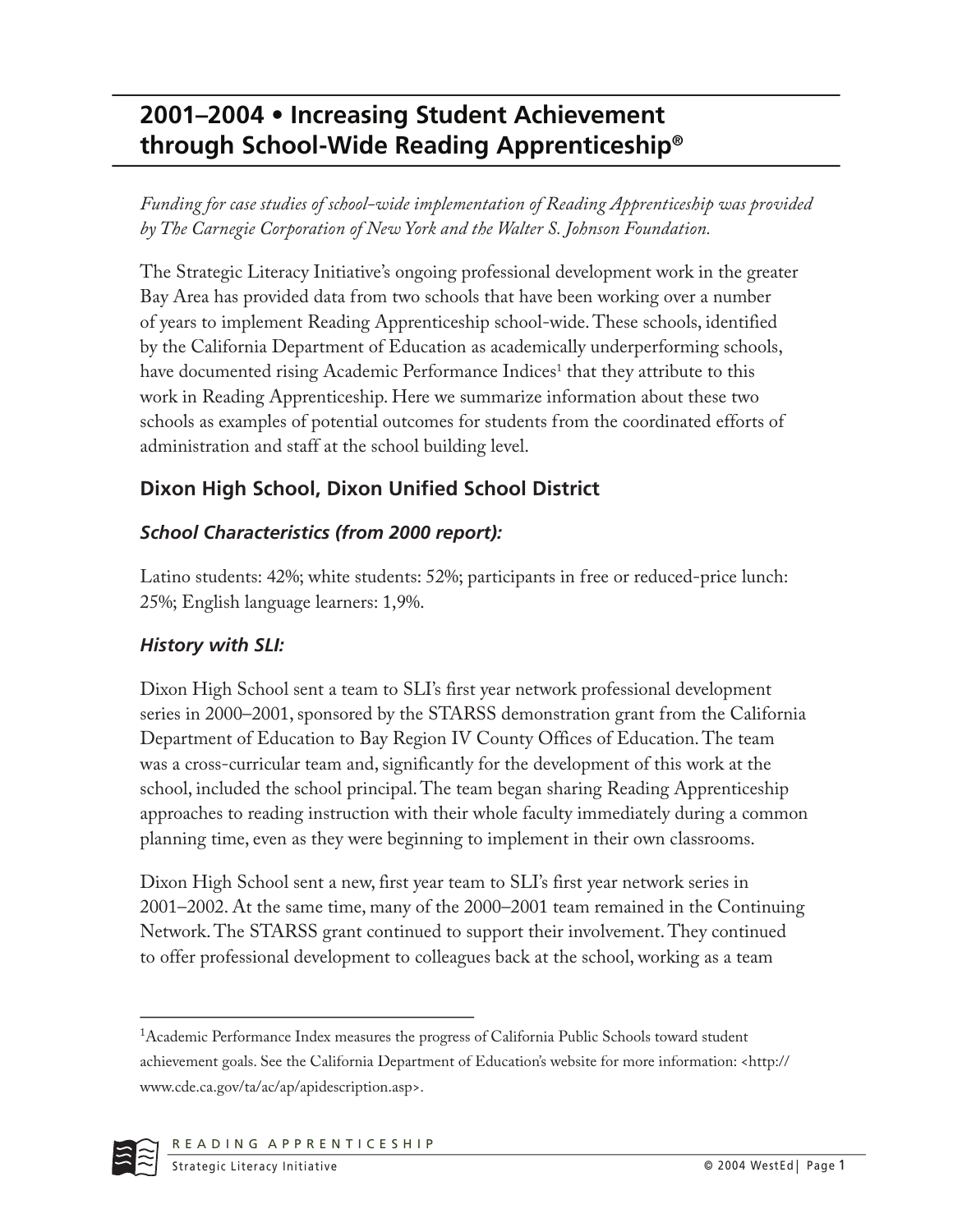to share particular strategies and approaches. The principal required teachers at the school to try the new approaches out and gave them opportunities to observe the literacy team implementing Reading Apprenticeship in their own classrooms. The support and commitment evidenced by the school principal was important to the growth of the work school-wide. At one point, the literacy team taught key strategies such as "questioning" to students throughout the school, balancing their colleagues' needs for professional development with students' needs for immediate help.

Two classrooms at Dixon High School were sites for SLI's Reading Apprenticeship Classroom Study in 2001–2002. The school also instituted an Academic Literacy course in 2001–2002 for students scoring above the 25th but below the 40th percentile. During this same year, an Academic Literacy course was offered in Spanish for Spanishspeaking students. These remedial efforts were required by the state-sponsored school improvement plan. While a better alternative than most remediation programs, the fact that only these students were enrolled in the course made it quite different from the model recommended by SLI and influenced the enrollment in content area classrooms, specifically biology classes, through scheduling effects.

Dixon High School sent another new, first year team to SLI's first year network series in 2002–2003. First and second year teams joined the Continuing Network for another year as well. Leaders among these teachers continued to offer ongoing professional development at the school site for their colleagues, with the active support of the school principal. Three classrooms at Dixon High School were sites for SLI's Reading Apprenticeship Classroom Study during this year. During the 2002 – 2003 school year, Academic Literacy was again taught, this time to a broader range of students scoring below the 50th percentile on the reading component of the state-wide standardized test.

School leaders from Dixon High School continued to be involved in the Continuing Networks during the 2003–2004 academic year. In addition, the literacy team from Dixon developed a plan for articulation with the school's feeder middle school that was launched in the summer of 2003, when a team from the middle school joined the first year network series with SLI. Literacy team leaders from Dixon High School met with their middle school colleagues throughout the year for on-site professional development and coaching.

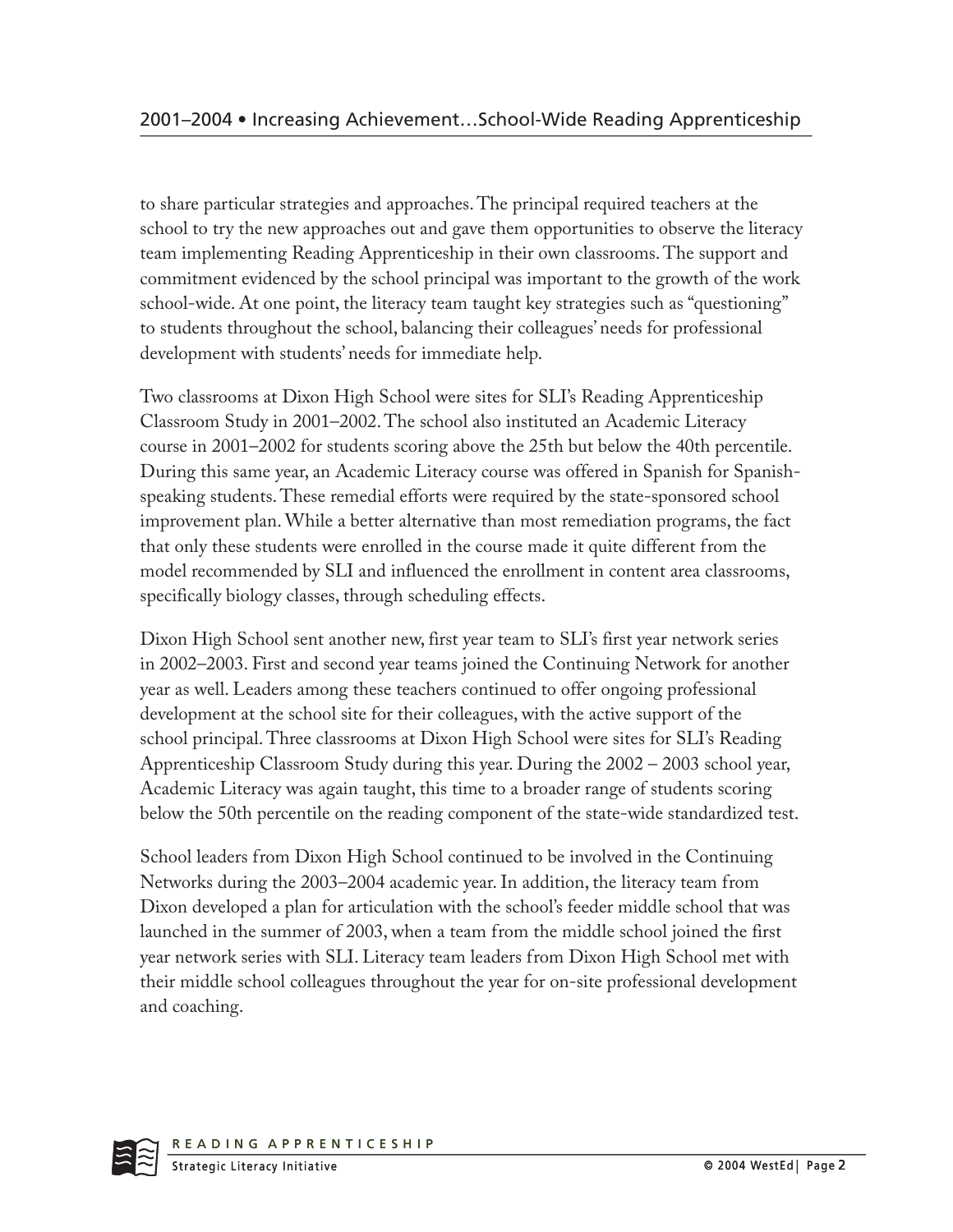An increasing Academic Performance Index (API) for Dixon High School over the past several years is shown in graph form below.



## **2000 – 2001 API Growth Report**

The data is not available for this year for Dixon High School due to testing irregularities that plagued the state reporting system.

## **2001 – 2002 API Growth Report**

Dixon High School exceeded its target growth for the 2001 – 2002 school year. From a spring 2000 API of 606, Dixon High School grew to 633, a growth of 27 points (growth target was 10 points). Latino students improved from a baseline of 481 in spring 2001

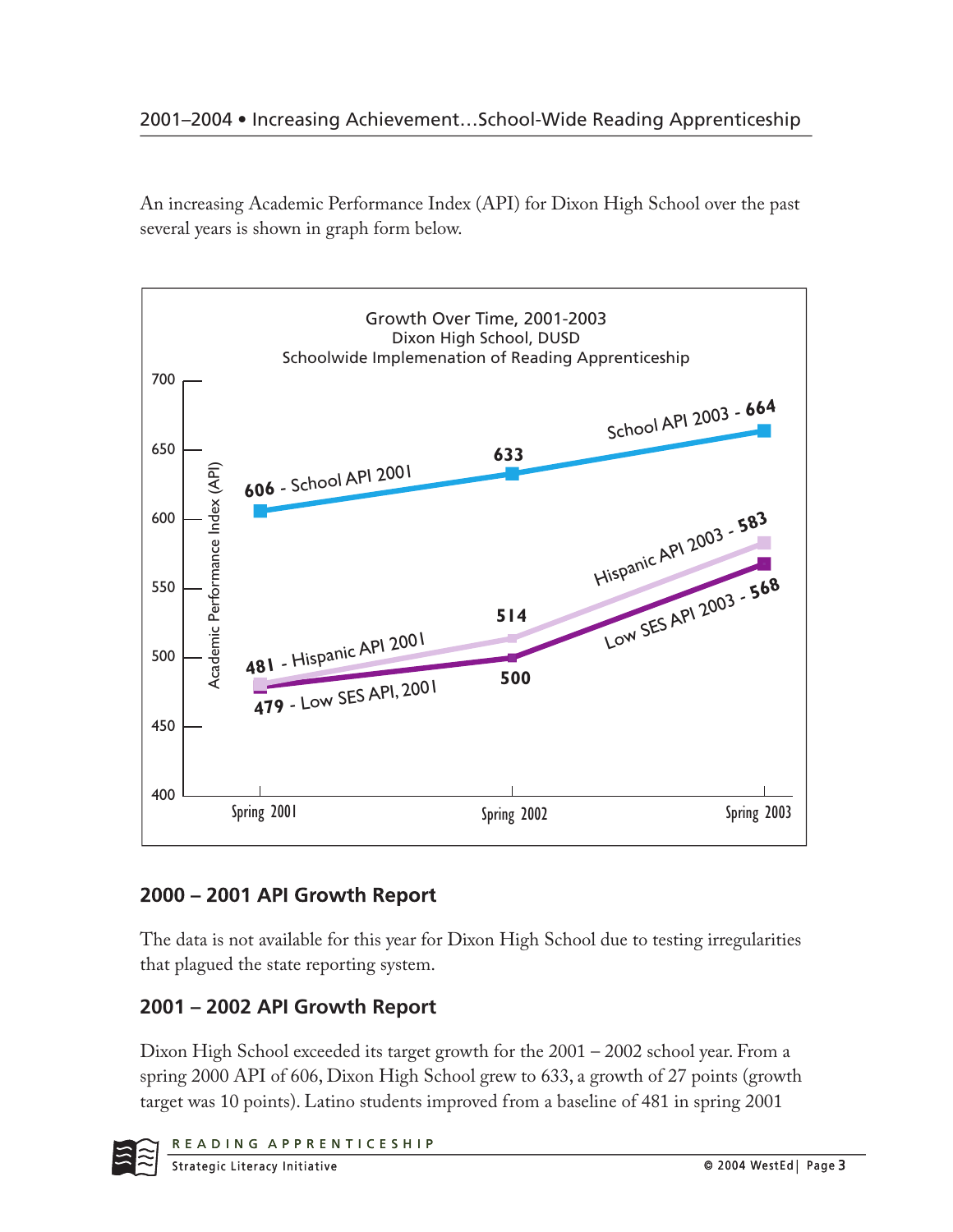to 514 in spring 2002, a growth of 33 points (target was 8 points). Socio-economically disadvantaged students also gained more than their target 8 points, from 479 to 500 points, for a 21-point gain.

## **2002 – 2003 API Growth Report**

Dixon High School again exceeded its target growth for this academic year, growing 24 points (the target had been 8 points) to an overall API of 664. The CDE describes comparable schools reaching a median API of 643; Dixon High School therefore exceeded its own growth target, as well as surpassed the growth made by similarly constituted schools. Indeed, as a result of its comparatively high API, the school was ranked 9 in 2003, with 10 being the highest ranking, among similar schools in the state. The school also dramatically exceeded its growth targets for Latino and socioeconomically disadvantaged sub-groups, increasing 41 points for Latino students (the target had been 6 for this group) and 58 points for socioeconomically disadvantaged students (the target had also been 6 for this group).

## **Westlake Middle School, Oakland Unified School District**

### *School Characteristics (from 1999, 2000 reports):*

African American students: 43%; Asian students: 33%; Latino students: 15%; participants in free or reduced-price lunches: 61%; English language learners: 43%

## *History with SLI:*

A team of teacher leaders and administrators from Westlake came to SLI's first National Institute in Reading Apprenticeship in the summer of 2000. At this time, the school had been using Corrective Reading for students scoring below the 25th percentile on the Sat-9 reading test. Over the next three years, Westlake continued to be involved in SLI professional development. New teams were sent to the first year networks and a leadership team from the school has participated in the Continuing Networks in the 2001–2002, 2002–2003, 2003–2004, and 2004–2005.

Westlake created an Academic Literacy course in the 2000 – 2001 school year. They also continued with Corrective Reading for the lowest scoring students while simultaneously working to embed Reading Apprenticeship across the curriculum. School leaders in Reading Apprenticeship included both math and English language arts teachers.

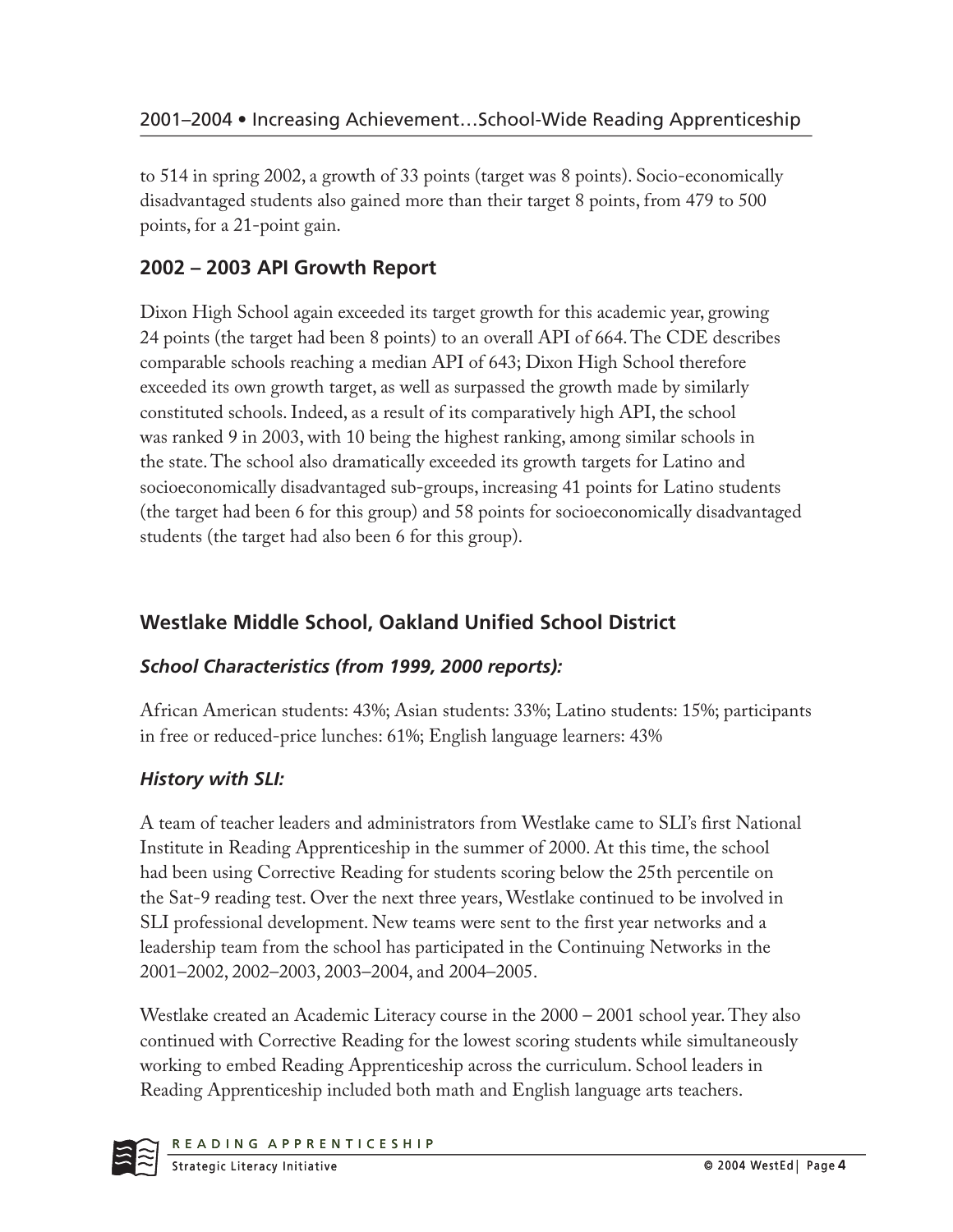Westlake abandoned Corrective Reading for the 2001 – 2002 school year because teachers felt it was "talking down" to their students. Instead, the few (<30) students who had need for additional instruction related to decoding were given support through a modified Reading Recovery program. The school also created another reading course, focused on increasing students' overall reading opportunities, for students who were not yet ready for more strategic reading work. The school continued with the Academic Literacy course as well.

As new teachers were hired on staff, the Westlake leadership team coached them in Reading Apprenticeship approaches. The work to embed Reading Apprenticeship across the curriculum is ongoing. The graph below shows Westlake Middle School's improving Academic Performance Index scores over the past several years.